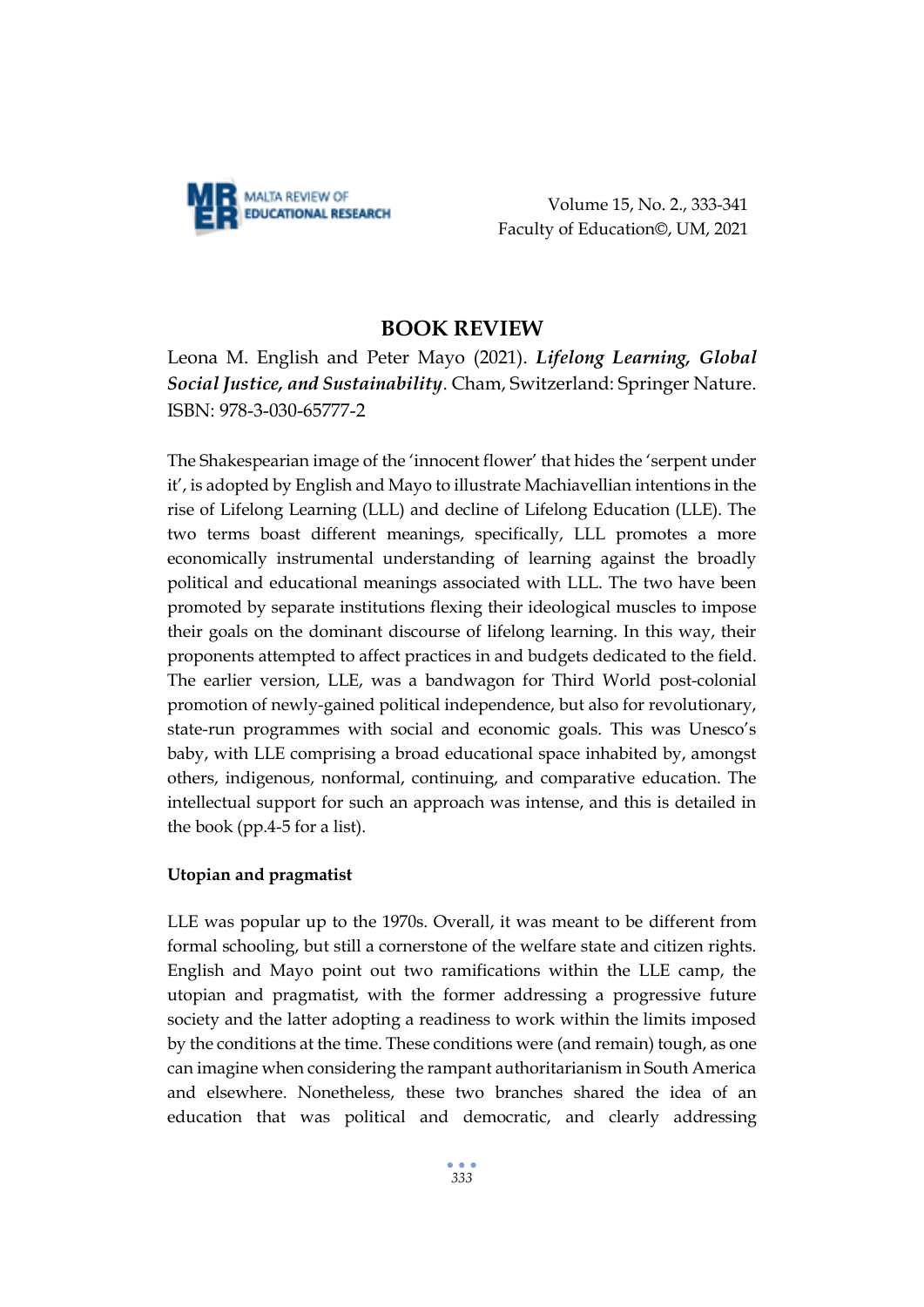citizenship. Portugal and Greece are proposed as representative cases. It is interesting to note that in some of their comments, the authors appear closer to the utopian than the pragmatist camp as they argue in support of "humanity and the rest of the cosmos in its entirety and diversity" and for "global citizenship" (p.29). This continues in the chapter on SDGs and it is perhaps a price to pay for a title that includes 'Global Social Justice, and Sustainability'. This utopian optimism sits precariously with the relation between 'North' and 'South' that, we read, "often remains a colonial one" (p.96).

More optimism is garnered from international organisations. Statistics churned out by these are presented as empirical evidence supporting high-sounding references to progress whereby "if all adults completed secondary school, the global poverty rate would be more than halved".<sup>1</sup> Since the largest populations of children without schooling are in the global South, then increasing schooling there amounts to a substantial reduction in the poverty rate. Bearing in mind that the North-South divide is not geographic - as exemplified by the US, with low life expectancy and high levels of health disparities, and where access to health care is not guaranteed<sup>2</sup> -, the promotion of schooling in the South cannot be undervalued. Ultimately, it depends on what school delivers. At the same time, one cannot ignore how the school reflects and even contributes to the dominant economic social relations outside, which, in turn, qualify poverty statistics. Furthermore, as David Harvey warns, there is "systematic bias" in economic analysis when exclusively applying rates without recognising mass.<sup>3</sup> Thus, a tiny statistical increment for the dominant classes means increasing massive amounts of wealth and power. Conversely, when you assist people out of poverty (a goal one can only support), it needs to be kept in mind that, "[i]ncreases for the least well-off are as much a reflection of their initial poverty as a measure of real benefit. If the bottom decile has close to zero wealth, then a tiny increment could generate a 100 per cent gain" (ibid.). Ultimately, without structural reform, anti-poverty campaigns will raise hopes but not necessarily deliver solid social justice.

<sup>1</sup> *UNESCO Institute for Statistics and the Global Monitoring Report 2017*, p.96.

<sup>2</sup> Joseph Stiglitz, 'Conquering the Great Divide'. In, IMF, *Finance & Development*, Fall 2020. Retrieved October 10, 2021 from

[https://www.imf.org/external/pubs/ft/fandd/2020/09/COVID19-and-global-inequality](https://www.imf.org/external/pubs/ft/fandd/2020/09/COVID19-and-global-inequality-joseph-stiglitz.htm?utm_medium=email&utm_source=govdelivery)[joseph-stiglitz.htm?utm\\_medium=email&utm\\_source=govdelivery](https://www.imf.org/external/pubs/ft/fandd/2020/09/COVID19-and-global-inequality-joseph-stiglitz.htm?utm_medium=email&utm_source=govdelivery)

<sup>3</sup> David Harvey, 'Rate and Mass: Perspectives from the Grundrisse' in *New Left Review*, 130 July–August 2021, 73-98, pp.82-3.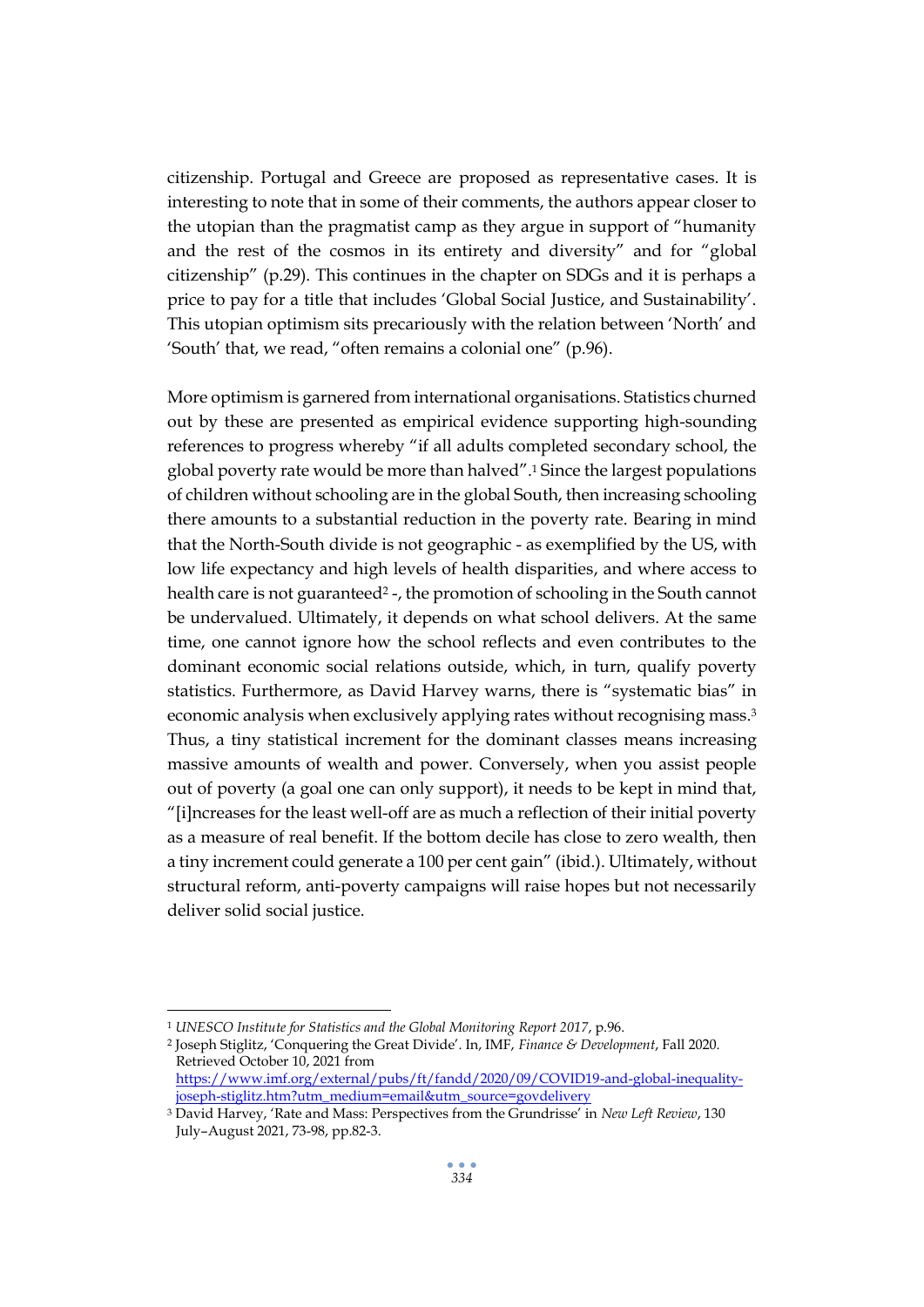If one introduces migration (a well-developed theme in this book) into the discussion, and considers a successful, poverty-reducing schooling campaign, it is possible to predict, (i) migration control from the South, mitigating the harrowing experience of migration but also satisfying anti-immigrant sentiment in the North; and/or, (ii) in terms of those who make it to the North, a potential supply of literate and skilled labour power that reduces costs for northern capital. The latter is essential for dominant manufacturing capital, and can be interspersed within bourgeois calls for increasing schooling worldwide: the schooling and mobilisation of women into the labour force in Latin America, India and Indonesia increased the female percentage of workers and of poverty. While China was forced to suspend the one-child policy to boost industrial social reproduction, Africa remains "the last major untapped labour reserve for capital to exploit" (ibid.).

### **The discursive shift**

The reference above to statistics projects a world in which LLL has become ubiquitous. Schooling that reduces poverty is increasingly becoming one that spreads the work-related, skills-based doctrine. This is not disagreeable in itself; what makes it a problem is both an exaggerated optimism, and when skills on the learning agenda are exclusively applied to work in depoliticised capitalist labour markets. Instead of LLE with its own skills programmes (selflearning included), and predominantly meant to form sovereign citizens, LLL has become the trend-setter. In the process it has engulfed obligatory schooling as its tenets are imposed in the struggle for space and attention in heavilyfunded school budgets.

The discussion about critical literacy is an eye-opener of what was being lost in the process with LLL overcoming LLE. Critical literacy began to lose ground following the "discursive shift" (p.19 *et seq*) towards the promotion of individualism, employability, and technological breakthroughs, all claiming and acquiring a central place in the revised curricula against the earlier promotion of more collective, social responsibility interests (p.7). In a discussion about the measurement of literacy, in chapter 5, the authors correctly point out the struggle amongst literacies, and specifically argue, "The issue is not only how literacy is measured but what is measured as literacy" (p.68). The choice amongst literacies decides what sort of participation is intended including its relation to leadership in society (p.67). At this point, one can recall the image of the serpent hidden by the beautiful flower: whilst critical literacy assists individuals struggling against their internal contradictions, "the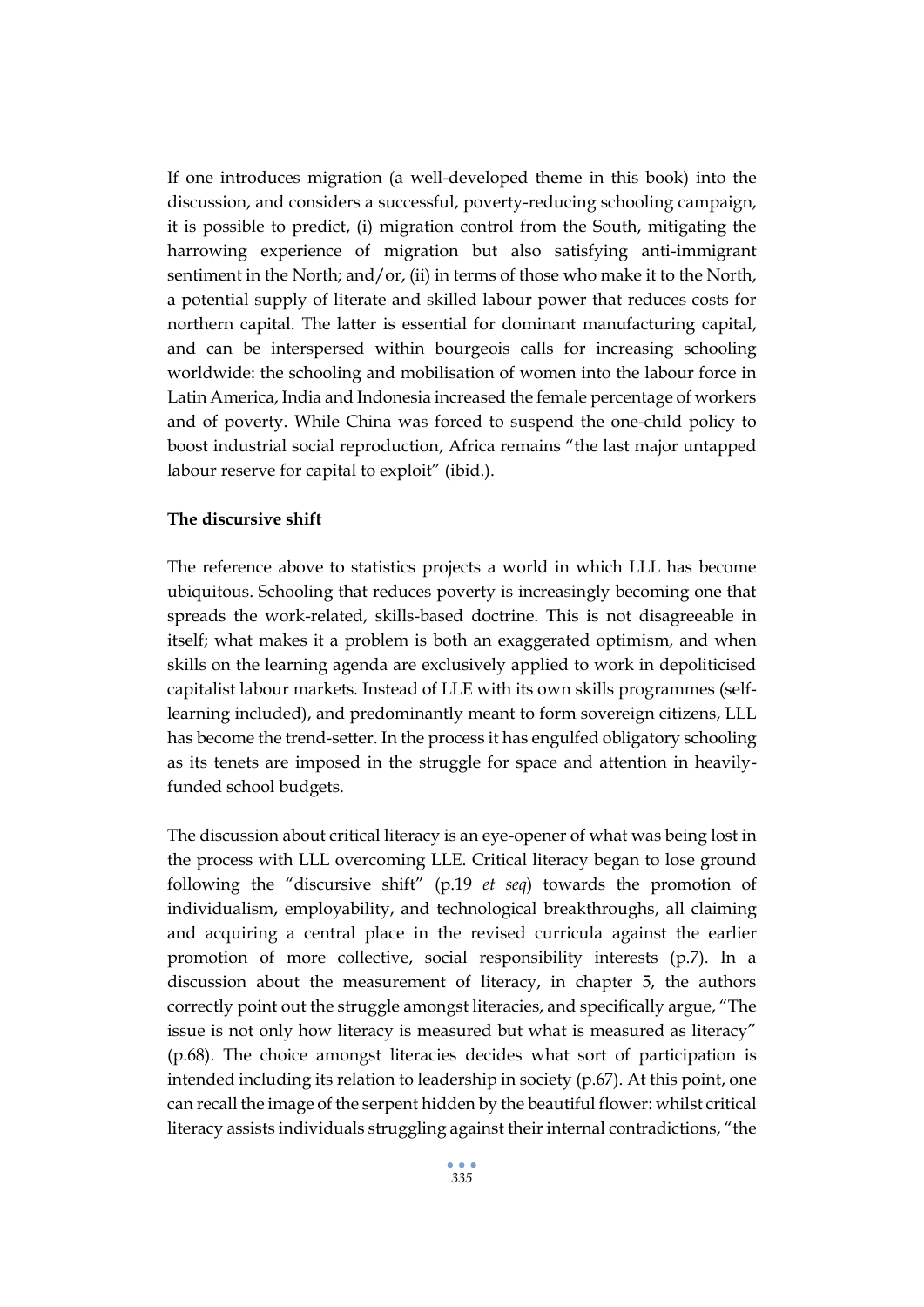oppressor within" (p.82), today's literacies add to the internal contradictions created by the "trojan horse" of labour market skills penetrating further the educational sector. It is noted that today, the need to 'hide' is less evident; the serpent is let loose.

Institutionally, the goal of the novel approach is not only to penetrate the system but to sustain it. In part, this is carried out by international assessment instruments – PISA, PIAAC, – performing a crucial role in consolidating the coherence and balance of the system. Thus, in vocational education and training, RVA (recognise – validate – accredit) or PLAR (prior learning and assessment and recognition) ease educational transfer. At university level, ECTSs standardise the assessment of academic studies. These are presented as technical concerns when, in effect, if they work, they assist to attract the most promising students toward the universities in the Centre. One adds, the political decision taken at the top of EU institutions has been sustained by the readiness of peripheral universities to comply. Instead of asking how peripheral territories will fight the brain drain, the challenge is to achieve success and work at equivalencies guaranteeing the sustainability of the system and its foundational principle, mobility.

The discursive shift had further institutional support. It gained from the Soviet demise and the setting up of the European Union. Along with the OECD, the EU has been strongly behind the agenda of lifelong learning's westernisation and its distancing away from the likes of Freire but also the Faure Report (p.81). Within this context, the EU's knowledge-based economy remains a powerful myth. R&D potential, mental over manual jobs, global competitiveness, intellectual property rights, etc. make it a dynamic myth, originating from the world of industry rather than from that of educators. Here, we are referring to policy agendas, even on a global scale, and their dedicated international institutions. Nonetheless, the authors do give hints of how one can side-track the institution, in this case the EU, and get away with it; throughout the book the EU is described as not monolithic. The Maltese adult education scene, described in chapter 4 (pp.55-56) and drawn from material recalled from earlier work by Mayo, is a case study of how, at the realisation stage, actual developments are made to differ from policy prescriptions. Whilst policymaking is surrendered to EU bodies, it is possible to work "in and around" (p.42), or "in and against" (p.88) the system. This is a sign of hope (ibid). What matters, of course, is the nature of the alternative development. Notwithstanding, the power imbalance between a small state and the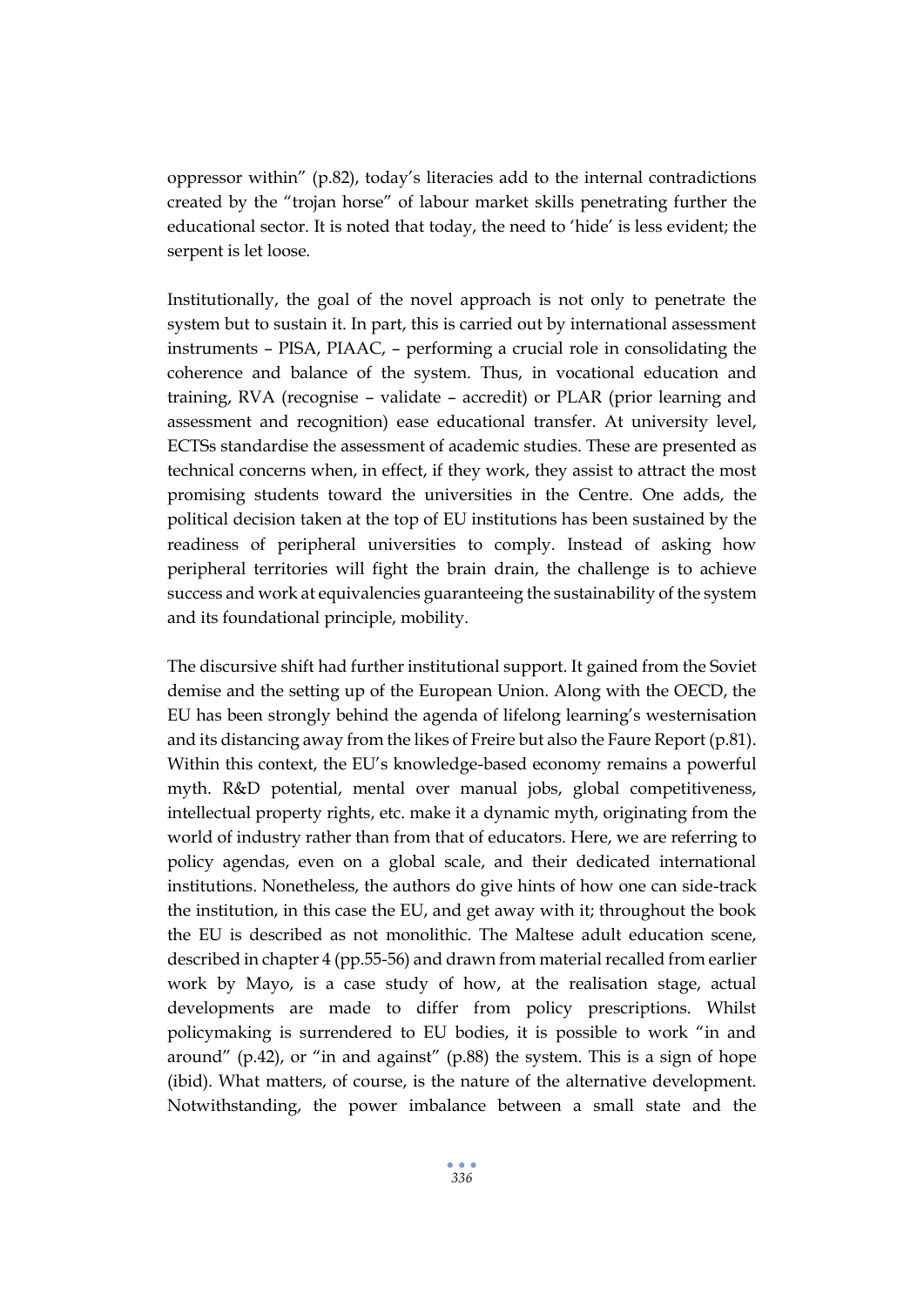Commission is increasingly confirmed: a small state depends on EU funding and the margin of manoeuvre is limited even in the area of education where member-states enjoy autonomous initiative.

The book presents a selection of intellectuals who have critically engaged with the discursive shift. Chapter 3 is entirely dedicated to Gelpi, a privilege shared in this book with Freire, in chapter 6. Both chapters are reproductions with modifications of previous work by Mayo. We are reminded by Gelpi that within the tsunami of employment-oriented discourse, there was still room for an employability focus that was not a synonym for employment. However, a central point in chapter 3 is that the labour market remains the force towards which 'employability' is attracted. It is associated with Lyotard's performativity notion, attributed to Wain who, in this and up to a certain extent in chapters 1 and 2 (also based on an earlier publication by Mayo dedicated to Wain), has a strong presence. The 'shift' means that education loses its status as a public good and increasingly becomes a consumer product. Responsibility for learning is placed on the individual who has to learn how to marketize measurable competences. Whilst it does not render human beings 'commodities' (as suggested by the text on p.22), since it is their labour power that is transformed into a commodity, the authors appositely capture the transformation of use values into exchange values with a paraphrased question from Schied "How did humans become resources?" (p.38).

#### **The State (and migration)**

There is nothing innocent or neutral in the 'service' rendered by education to the forces ruling over the labour market. The formation of subjectivities has been at the heart of critical discourse but presenting 'employability' as an attractive pull factor under the generic and marketable title of 'well-being', as the authors retort (p.25), is certainly generous. The insecurity and despair arising from flexibility without security, austerity, precarity, inability for longterm planning, new slavery, etc. are assuaged. The worst thing about it is that you get used to it since you can do very little about it. The post-war welfarist model of the State, guarantor of social coherence and integration, is revised and the terrain increasingly left to NGO's, charitable religious institutions, richlyendowed private foundations, or individual benefactors to provide well-being. Rights talk makes little sense in this world characterised by political state abdication.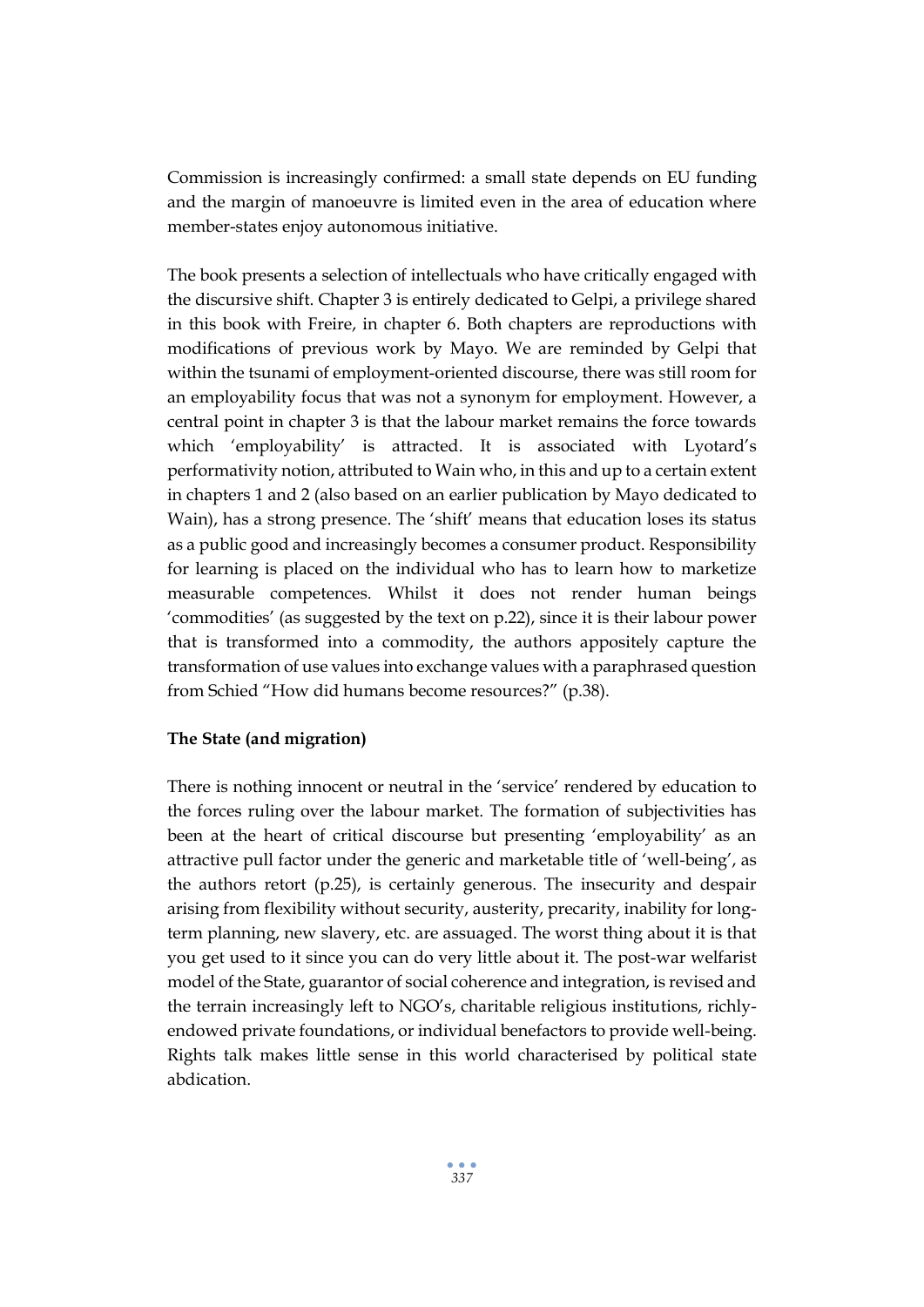Abdication is never full or universal. In the book, migrants are credited for their resilience (which isn't rebellion); they adapt by providing themselves with the means for survival even if marginalised and acting outside the law. Nonetheless, migrants end up in what Zygmunt Bauman defines as the "human waste disposal industry" (p.106). Their resistance ignites the threat of deportation; this is where the state leaves the ground to charity and bare exploitation or else does not abdicate and steps in enforcing expulsion.

Paradoxes emerge. In chapter 7, a reproduction of a paper co-written by the two authors, they report the systemic racism of migrant de-skilling by institutions that claim they are supporting the integration of migrants, offering them certification. In Canada, they are under-certified and under-skilled. Consequently, as Bonnie Slade points out, migrant-receiving economies suffer because they are under-utilising their workforce and its skills (p.104). If host economies appear to lose, one would have to contextualise this in the labour theory of value and in specific social sectors to discover what employers gain. Therein, one can appreciate what migrants suffer. However, it's never merely a matter of production; there is social reproduction. Even in adult education, a colonial mind-frame imposes not just assimilation but also an identity crisis for migrants to prove they want to be assimilated and a responsibility for them as individuals to bear the costs of their presence. This is also a shared experience for native workers in working class history; similar to migrants, indeed there are noteworthy cases of internal migrants, these were not spared the heavy or soft hand of the state.

The state is active in social reproduction as the political society running the state decides about assimilation, integration or repulsion, but what remains clear, and was very much clear to Gramsci and his elaboration of 'Fordism' and 'Americanism', is how managerial leaders of private capital increasingly dictate such issues (and the private life of individuals) to suit employment and consumer markets. More than Gramsci's civil society, briefly mentioned in the text and treated as a separate unit from the state, one proposes the extended concept of the integral state by Gramsci when political and civil society are enmeshed. The state becomes an 'educator', wrote Gramsci, referring to the bourgeoisie's revolutionary state formation when compared to aristocratic 'caste' regimes. Civil society becomes the locus for the state to educate. This grants the freedom to challenge and contest with regular eruptions of popular protests, even massive ones, but instead of a consolidated democratic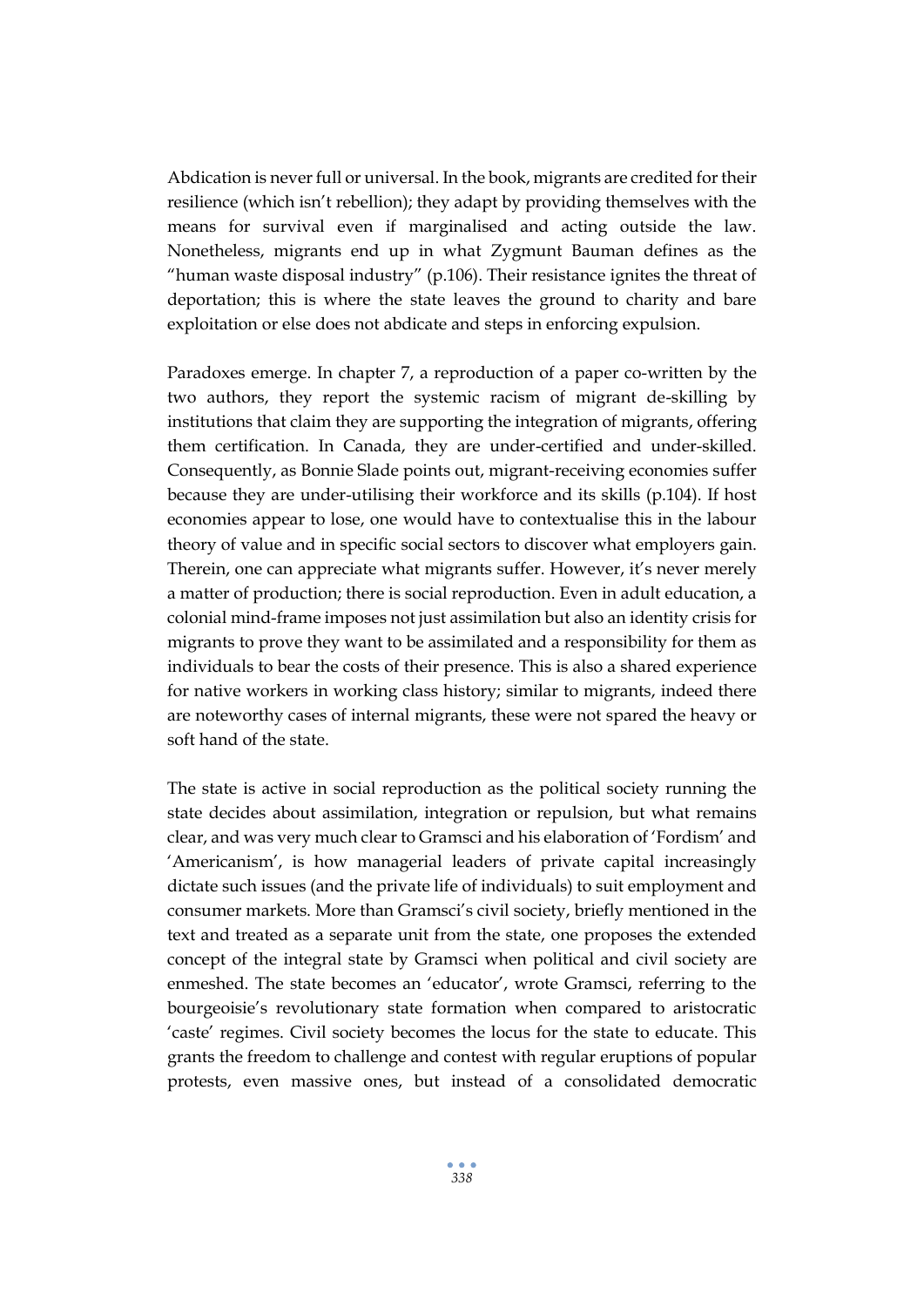consciousness we get the social reproduction of two-dimensional man – producer and consumer (p.28).

At the same time, since the argument about the state was introduced in the discussion about migration, it would have been interesting to follow up more broadly, the fortunes of the state on a global scale, the scale where the title of the book directs our attention, and where justice and sustainability agendas face the quandary of geo-political and geo-economic interests and friction.

#### **The economy**

Although they do refer to, without developing it as a main theme, the contradictions of a system propelled by economic goals that problematise the links between production and reproduction, Mayo and English are clear in their goals – the LLL concept needs to be cleansed from crass employability and other post-1990 serpentine poisons (pp.11-12). Instead, they propose a world "as it can and should be" (p.14) associated with a vision characterised by dignified living. Such a vision requires some reflection on the necessary economic conditions for its realisation. The authors refer to Nancy Fraser's (p.65) conceptual elaboration of redistribution and recognition in order to present a combined economic and socio-cultural perspective. Besides defending against cultural reductionism, always a threat when dealing with education in general, redistribution sets the stage for concrete social justice action that targets social transformation, rather than settle for squabbles with identity.

Still, there is one controversial choice made by the authors when considered in terms of a combined economic and socio-cultural approach. They refer to the political figure of Hillary Clinton. This presents a dilemma. Quoting favourably Hillary Clinton, a women's rights supporter in a book about global social justice deserves attention. She is a neoliberal supporter and "Wall Street candidate" (economist Michael Roberts)4. The gender issue remains central: women have not fully claimed education, housing, and active democratic participation rights. It's just that a migrant, working class woman belonging to a minority race suffers more and deserves more attention. This also cuts through race; the argument about Clinton and gender can be transferred to

<sup>4</sup> Michael Roberts, *Donald Trump and Capitalism's Next Crisis* (March 9 2017). Retrieved October 31, 2021 fro[m https://www.haymarketbooks.org/blogs/30-donald-trump-and](https://www.haymarketbooks.org/blogs/30-donald-trump-and-capitalism-s-next-crisis)[capitalism-s-next-crisis](https://www.haymarketbooks.org/blogs/30-donald-trump-and-capitalism-s-next-crisis)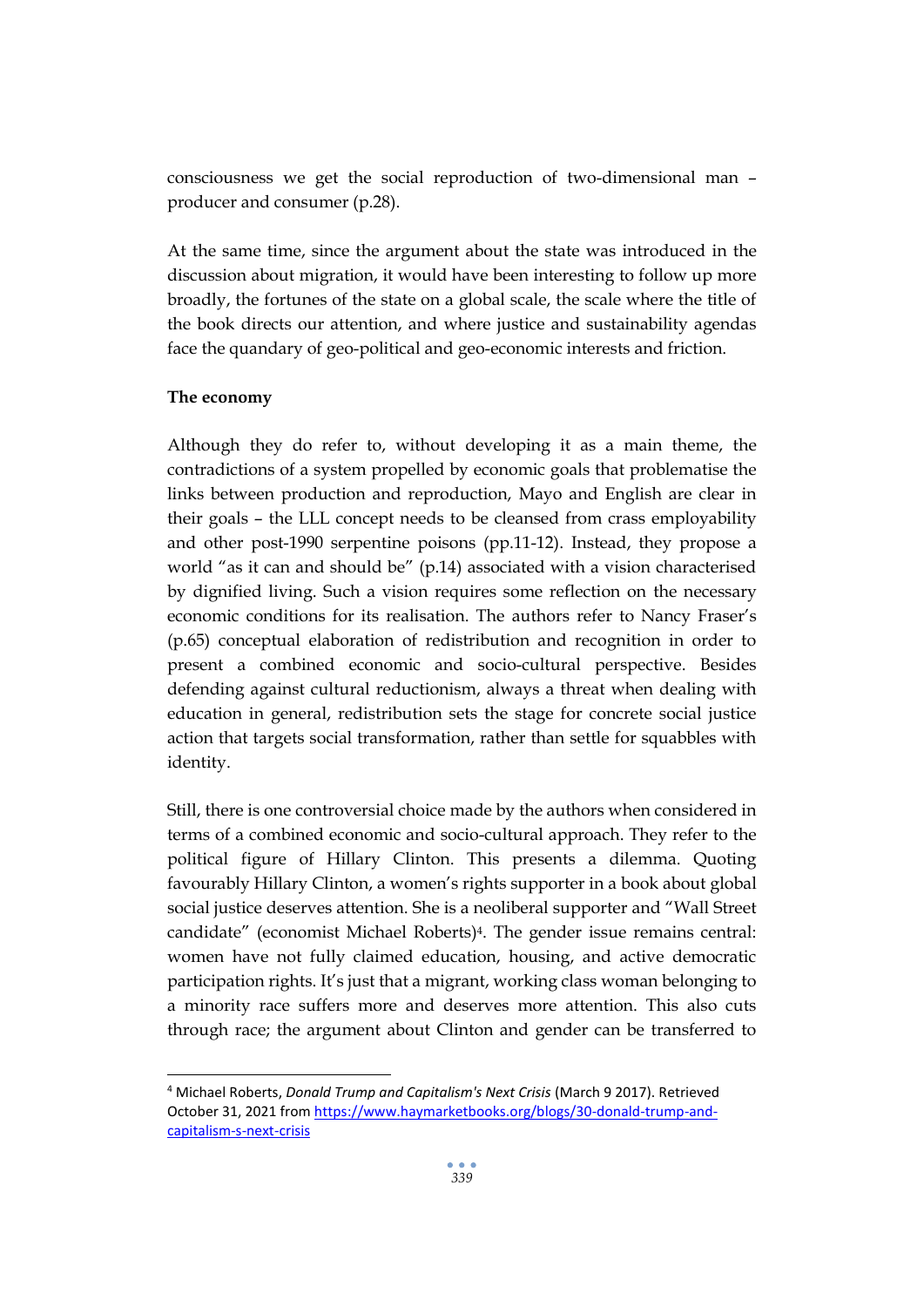Harris, Obama and the 'race' issue. The presence of these political leaders might suggest a rethink derived from rights talk but as the authors rightly point out, "even in supposed Western democracies", the privileged (including Hillary Clinton) build upon their educational and economic capital (p.70).

#### **The pandemic**

Finally, preceded by sporadic comments in the previous chapters, the promise of a "sustained discussion of the Corona virus" (p.8) is taken up in chapter 8. This is an extended version of a previous presentation by Mayo on higher education in times of pandemic. The argument sets off with the silver lining (an image used by the authors) of how the pandemic boosted literacy campaigns and is also a sign that rich corporations need not be alone in exploiting a crisis. These conditions have, for example, enabled Maltese children to teach their parents just as the Nicaraguan peasants had taught their voluntary literacy workers in Nicaragua. As for the comparatively darker clouds, one would add, in Malta it became clear how the Learning Outcomes Framework straitjacket organisation of the curriculum perfectly fitted the introduction of online data transmission for consumption, so popular during the pandemic. Arguably accompanied by the deskilling of teachers' classroom competences, it is indicative that corporations will not let the crisis go to waste.

The authors' intent in chapter 8, based on an earlier paper by Mayo, is to focus on higher education and the pandemic. It is important to come to terms with how Zoom entered homes, collected data that is highly private, tracked employees, etc. and how state institutions tried their best to normalise events transforming, with the imposed help of practitioners, coercion into contentment. It is not amiss to compare this to algorithmic systems already adopted by corporations to organise their workforce and work processes. The authors are correct in not interpreting this as exclusively an employeremployee matter; they refer to the privilege of higher education teachers as stay-at-home employees against other sectors of exposed employees. What requires pointing out is that privilege was already present before the pandemic; the pandemic increased the factors of injustice with the threats to life and health becoming more immediate. In addition, it should be claimed, once again, how economic factors were decisive. Colleagues of higher education teachers in the secondary and primary sectors were in fact doing front-line work in classrooms with unvaccinated pupils and this was imperative to get the workers out of their homes and keep the economy going. Thus, it would have been better if the focus was on the "realm of necessity" (p.119). This would have assisted